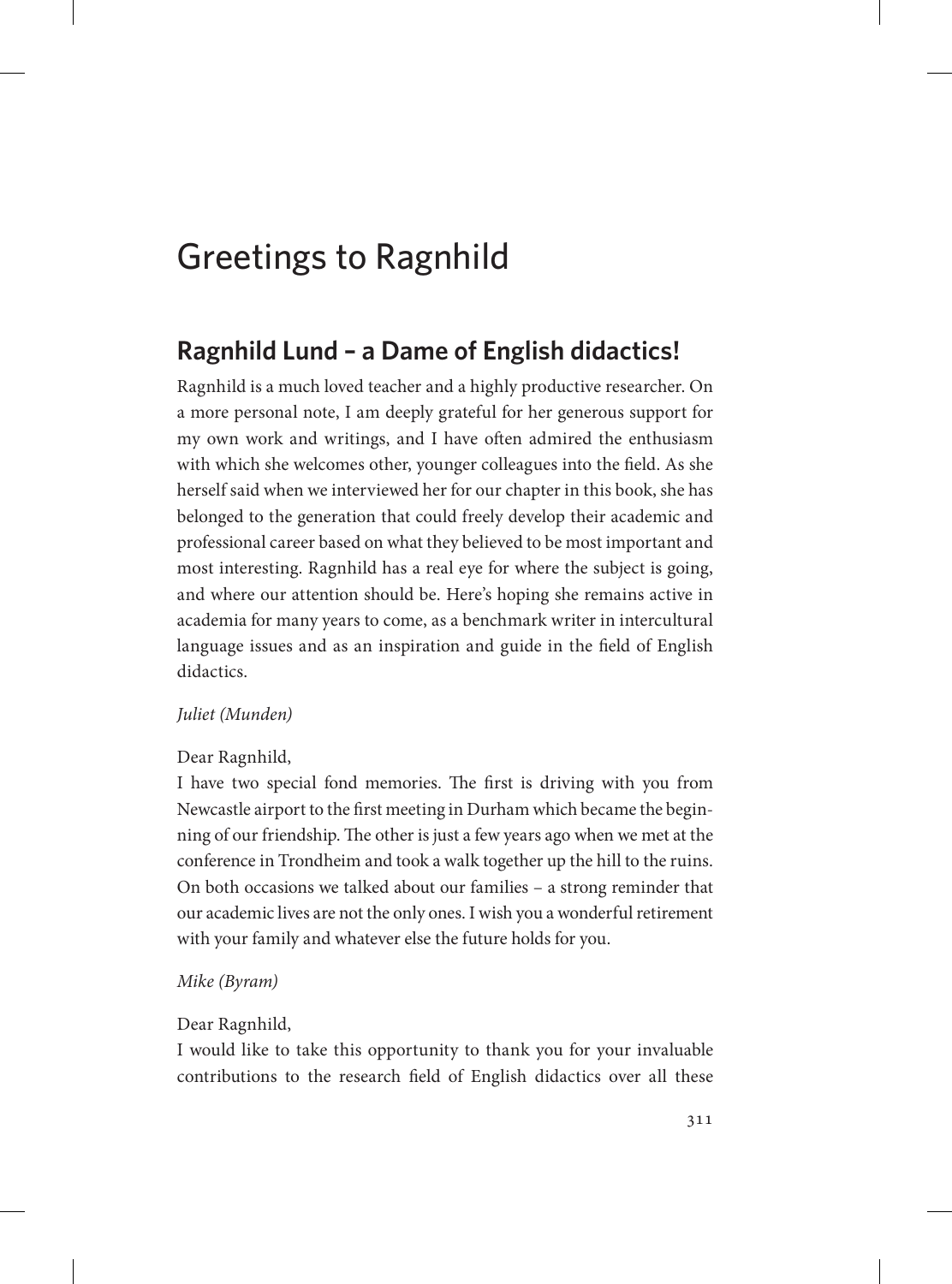years. On a more personal note, your PhD thesis on culture and context in English language textbooks served as a great inspiration to me when I embarked on my PhD studies in 2012. Some years later, you acted as an opponent during my dissertation defence, and due to your ability to balance positive feedback with critical and insightful questions, this became a very rewarding experience that I look back on with fond memories to this day. Thank you! Wishing you all the best in your retirement – it is well deserved.

Kind regards, *Hild (Elisabeth Hoff)*

Dear Ragnhild,

As a newcomer to Norway, I greatly appreciated your warm welcome and friendly introduction to Nordic perspectives. Thank you for your spirit of collaboration and generous sharing of insights into Norwegian teacher education. I am looking forward to many more meetings.

#### *Janice (Bland)*

#### Dear Ragnhild

As a colleague, you have always looked after us as a group, whether it be through providing excellent feedback on our research, showing interest in our welfare or baking cupcakes for our seminars. Thank you for being so open-minded, straightforward, quick-witted and inclusive. You have really set a high standard on how to be a unique combination of a compassionate academic and fellow human being! All the best for the future!

Warm regards, *Gro-Anita (Myklevold) and Heike (Speitz)*

#### Dear Ragnhild,

No single person in Norway has had more impact on my research, teaching and supervision than you, Ragnhild. This influence stretches all the way back to your doctoral dissertation, which was both eye-opening and path-paving, and helped me to develop my own field in intercultural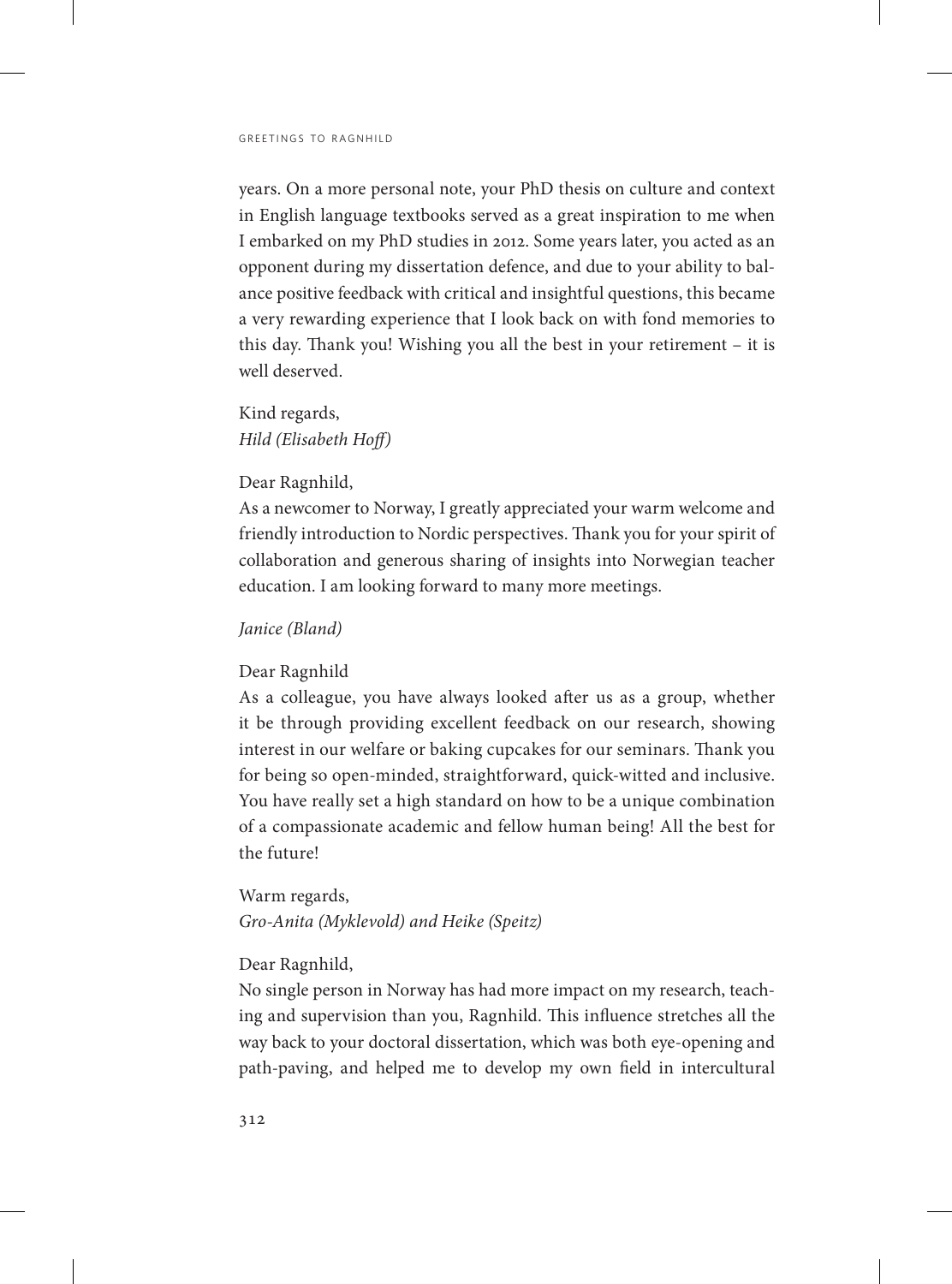learning and images. I have also been inspired by your style of scholarship and mentoring. In questioning or evaluating, your show genuine curiously, and your rigor is blended with encouragement and a desire to lift up the work of others. In this you demonstrate the spirit of a true teacher.

With immense gratitude, *Jena (Habegger-Conti)*

# Dear Ragnhild,

On behalf of the University of South-Eastern Norway library, I would like to thank you for your collaboration. We have had the great pleasure of working with you over many years. Active patrons influence and improve the library's collections and services. A university library does not operate alone; it needs good liaisons in faculties and departments to develop and flourish. In you we have had an interested and engaged partner. We pride ourselves on having you as a friend of our university library.

*Kristin Østerholt (head librarian, University of South-Eastern Norway library, campus Vestfold)*

#### Dear Ragnhild,

You were in fact part of the scientific committee when I applied to work at Høgskolen i Buskerud in 2007. Since then, our university colleges have merged, and we have been close colleagues the last 7–8 years. It has been a pleasure. You're easy to get in touch with, both for colleagues and students. I'd like to thank you for your sincereness, professionality, and encouragement, Ragnhild! Wish you all the best with your future endeavors!

#### *Tony (Burner)*

#### Dear Ragnhild,

You have been a wonderfully generous colleague as well as friend to us since we first came to Vestfold. Whether popping by to ask for advice, vent frustration, or simply share a nice experience, you have always met us with a warm smile, genuine interest and lots and lots of good humour. We hope that you enjoy your retirement as much as you have enjoyed your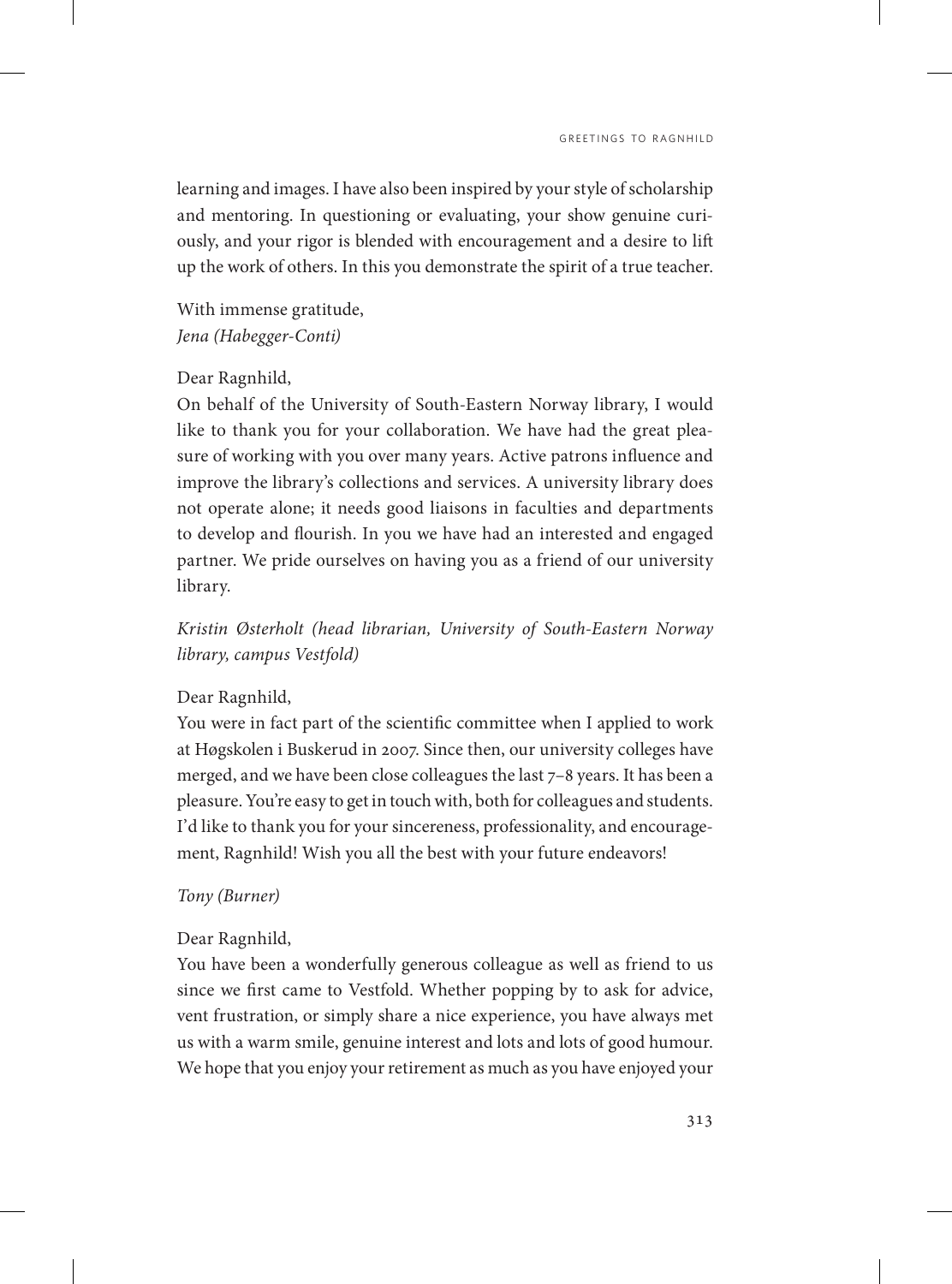work, and that we keep seeing each other to share more good moments together.

All best, *Maria (Casado Villanueva) and Christian (Carlsen)*

#### Dear Ragnhild,

You are a guiding force in English language teacher education in Norway, Ragnhild! You meet teachers with such honest respect, while encouraging them to learn and grow. Your mentorship and collaboration inspired me to believe that I had something worthy to contribute. Thank you for your genuine support and for your endless contributions to the field!

Most sincerely, *Theresé (Tishakov)*

Dear Ragnhild,

Thank you for being such a wonderful colleague and section leader! I genuinely appreciate you. I've known you for about a year, but I feel like I've known you for ages. I'll always remember the snowdrops on 1 March, your encouraging smile and uplifting words, and the fact that you've called me a linguist! I hope you have a lovely retirement, and that we can keep collaborating in some shape or form.

# *Delia (Schipor)*

# Dear Ragnhild,

Thank you for your guidance and support during our first years at USN. Your straightforwardness is refreshing and guides us in the right direction. You are always interested in what we are up to, which makes us feel very welcome and appreciated.

- Thank you for trusting me with your KfK students; I've had a great time teaching that course.
- Thank you for giving honest feedback on my gaming article, I hope it's easier to read now!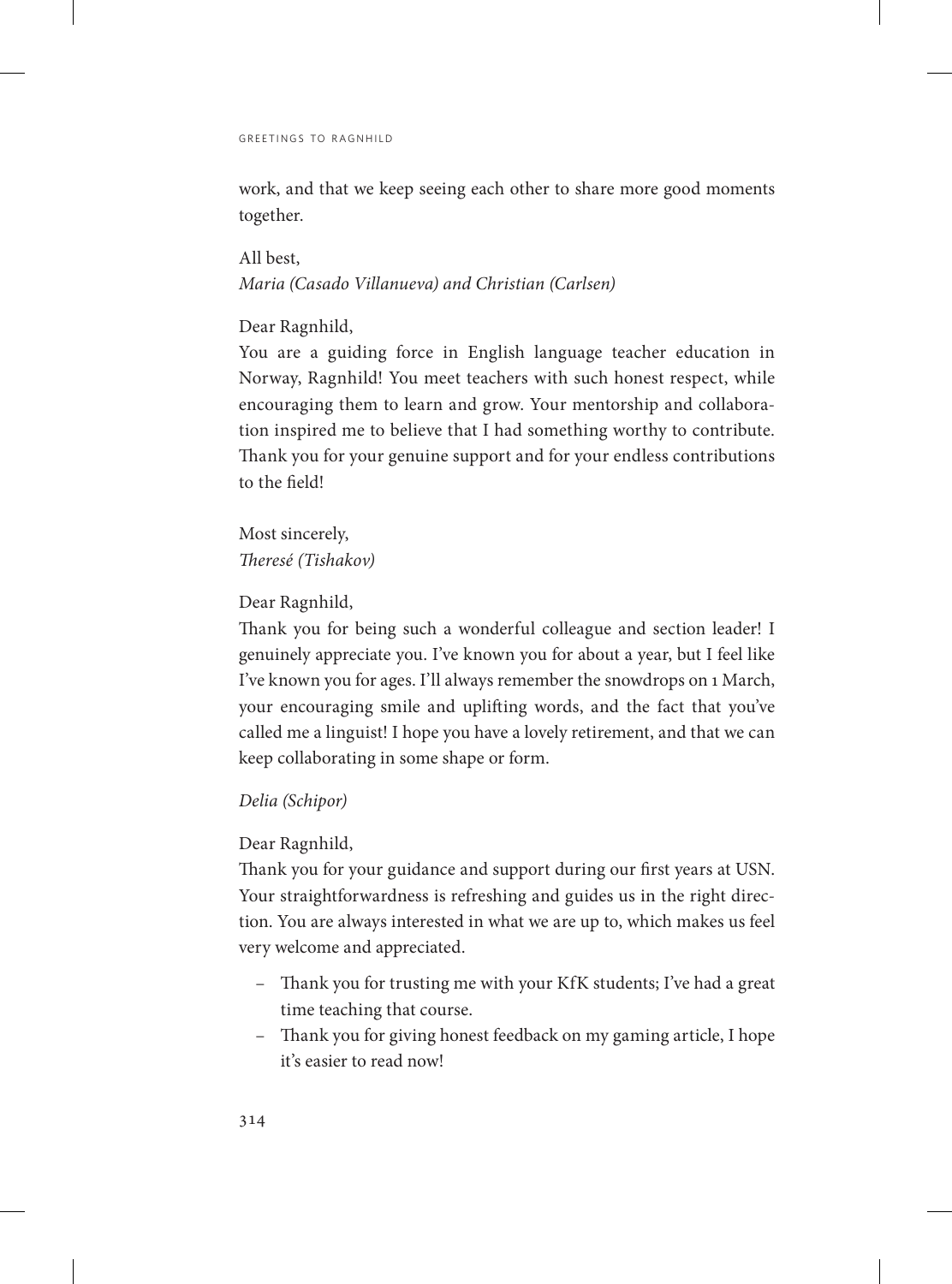We hope to one day possess the same kind of knowledge as yours.

All the best, *Viktoria (Sjølie) and Sara (Barosen Liverød)*

Dear Ragnhild,

I feel happy and privileged to know you and work with you. You are truly inspirational. I wish you the best of everything in the future.

#### *Asli (Lidice Göktürk Saglam)*

#### Dear Ragnhild,

You are a role model and an inspiration to the entire academic community: knowledgeable, adept, creative, diligent, and always well-prepared. What really makes you stand out, however, is your love, care and support for fellow colleagues as well as your ability to build a great working environment. Seeing you retire now is like watching a parent leave: Who is going to fill your shoes?

#### *Henrik (Bøhn)*

#### Dear Ragnhild,

During the past decade you have been my colleague, my superior and my PhD advisor. The latter role is often referred to as a supervisor, but the term advisor is closer to how you conducted this role. I have learnt a lot from you on many levels. Whenever I have submitted a manuscript, you have been a true critical friend. Nine times out of ten, your feedback inspires me to once again have a go at those dreaded revisions. The tenth time, even if I am sure that you must have misunderstood my excellent writing, it turns out that you were right after all. "Keep it simple" is one of your mantras, and whenever I am writing, I can hear your voice in my head. As a writer you excel at making complex issues comprehensible to your readers, an ability which the rest of us can only seek to emulate.

I believe another mantra of yours may be "Keep calm and carry on". As a first-year PhD student, you told me that I had to learn to live with chaos. Being a busy academic who willingly takes on responsibility when needed, in addition to being a mother of four, must have given you plenty of practice in this respect. You are aware that life does not always turn out as planned and